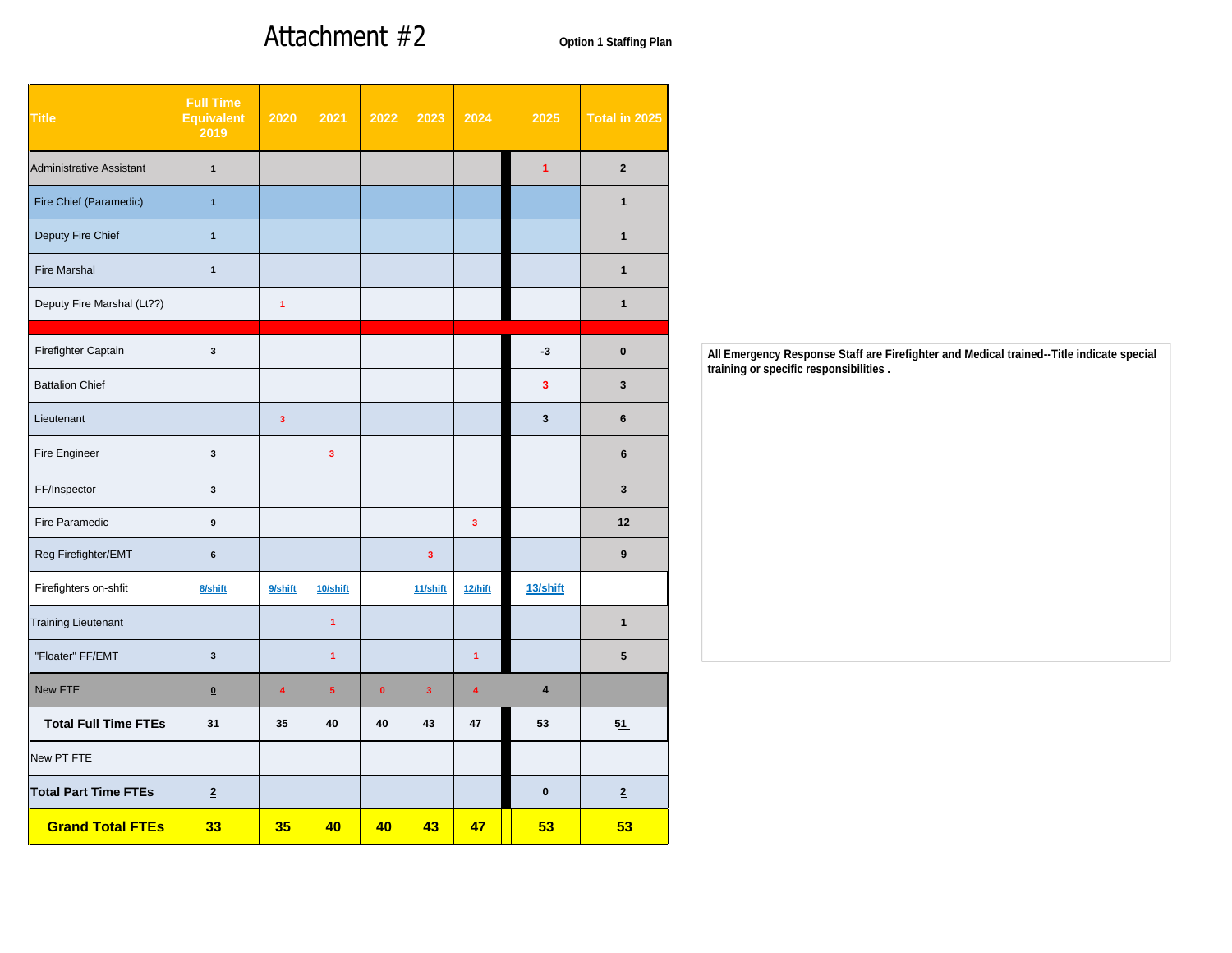## **Option 2 Staffing Plan**

| Title                       | <b>Full Time</b><br>Equivalent<br>2019 | 2020           | 2021                        | 2022 2023<br>2024                                                                    | 2025                 | Total in 2025           |
|-----------------------------|----------------------------------------|----------------|-----------------------------|--------------------------------------------------------------------------------------|----------------------|-------------------------|
| Administrative Assistant    | $\overline{1}$                         |                |                             |                                                                                      | $\blacktriangleleft$ | $\overline{2}$          |
| Fire Chief (Paramedic)      | $-1$                                   |                |                             |                                                                                      |                      | $\overline{1}$          |
| Deputy Fire Chief           | $-1$                                   |                |                             |                                                                                      |                      | $\overline{1}$          |
| Fire Marshal                | $\blacksquare$                         |                |                             |                                                                                      |                      | $\mathbf{1}$            |
| Deputy Fire Marshal (Lt??)  |                                        | $-1$           |                             |                                                                                      |                      | $\overline{1}$          |
| Firefighter Captain         | $\overline{\mathbf{3}}$                |                |                             |                                                                                      | $-3$                 | $\bullet$               |
| <b>Battalion Chief</b>      |                                        |                |                             |                                                                                      | $\mathbf{3}$         | 3 <sup>1</sup>          |
| Lieutenant                  |                                        |                | 3 <sup>1</sup>              |                                                                                      | $\mathbf{3}$         | 6                       |
| Fire Engineer               | $\overline{\mathbf{3}}$                |                | $\overline{\mathbf{3}}$     |                                                                                      |                      | 6                       |
| FF/Inspector                | $\overline{\mathbf{3}}$                |                |                             |                                                                                      |                      | $\overline{\mathbf{3}}$ |
| Fire Paramedic              | 9                                      |                |                             | 3 <sup>2</sup>                                                                       |                      | 12                      |
| Reg Firefighter/EMT         | $6\overline{6}$                        |                |                             | 3 <sup>2</sup>                                                                       |                      | 9                       |
| Firefighters on-shfit       | 8/shift                                |                | 10/shift                    | 11/shift<br>$12/h$ ift                                                               | 13/shift             |                         |
| <b>Training Lieutenant</b>  |                                        | $-1$           |                             |                                                                                      |                      | $\mathbf{1}$            |
| "Floater" FF/EMT            | $\frac{3}{2}$                          |                | $-1$                        | $\blacktriangleleft$                                                                 | $\overline{4}$       | - 9                     |
| New FTE                     | $\mathbf{0}$                           | $\overline{2}$ | $\bullet$<br>$\overline{7}$ | 3 <sup>2</sup><br>$\overline{4}$                                                     |                      |                         |
| Total Full Time FTEs        | $\frac{31}{2}$                         | 33             | 40<br>40                    | 43<br>47                                                                             | 51                   | $\overline{55}$         |
| New PT FTE                  |                                        |                |                             |                                                                                      |                      |                         |
| <b>Total Part Time FTEs</b> | $\overline{2}$                         |                |                             |                                                                                      | $\bullet$            | $\overline{2}$          |
| <b>Grand Total FTEs</b>     | 33                                     | 35             | $\overline{42}$             | $\begin{array}{ c c c } \hline \textbf{42} & \textbf{45} \ \hline \end{array}$<br>49 | 53                   | $-53$                   |